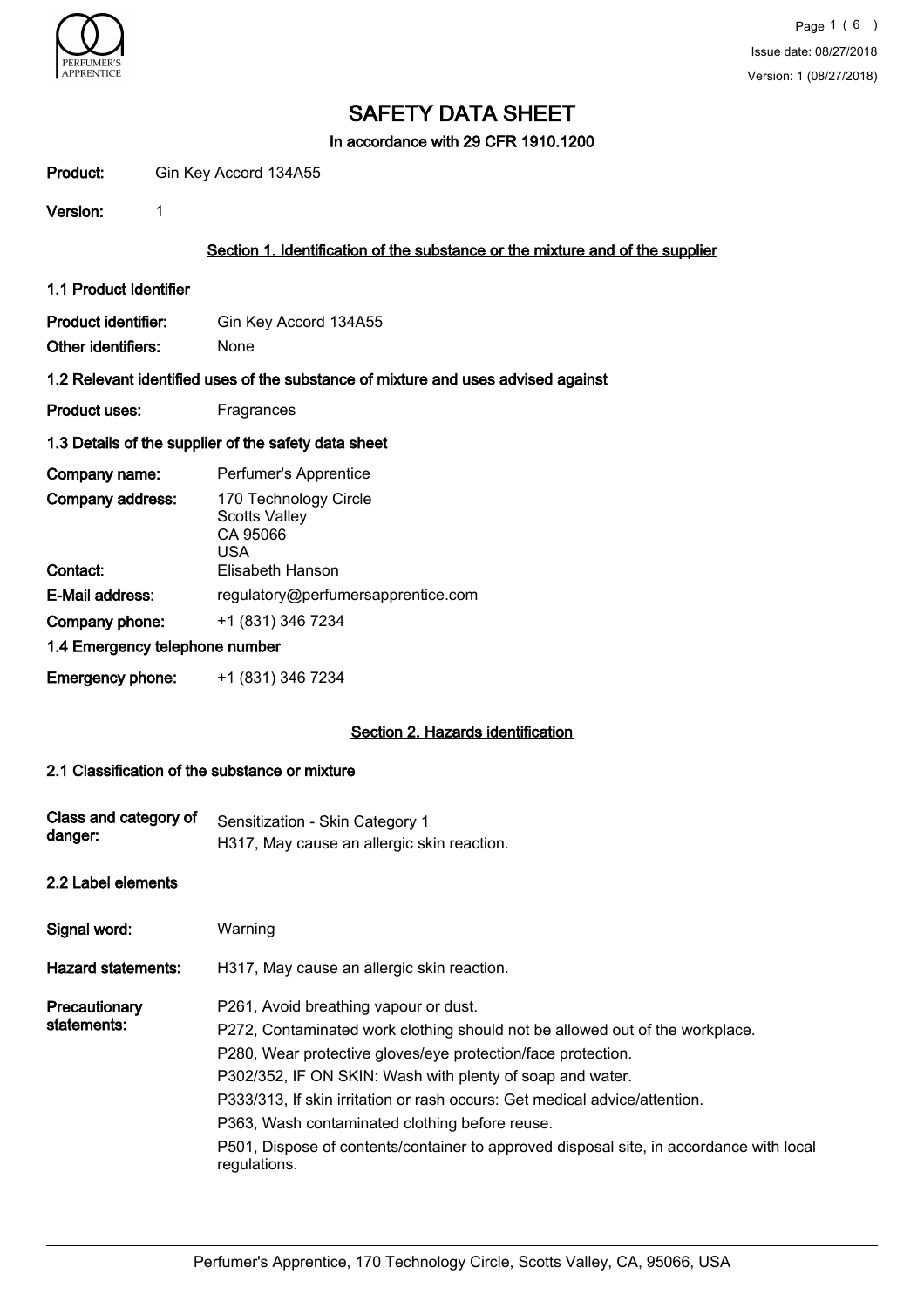

Page 2 ( 6 ) Issue date: 08/27/2018 Version: 1 (08/27/2018)

# SAFETY DATA SHEET

In accordance with 29 CFR 1910.1200

| Product:       | Gin Key Accord 134A55                               |
|----------------|-----------------------------------------------------|
| Version:       | 1                                                   |
| Pictograms:    |                                                     |
| Other hazards: | None                                                |
|                | Section 3. Composition / information on ingredients |
| 3.2 Mixtures   |                                                     |

## Contains:

Ingredients withheld as trade secrets

## Substances with Community workplace exposure limits, not listed above:

Not Applicable

#### Section 4. First-aid measures

#### 4.1 Description of first aid measures

IF ON SKIN: Wash with plenty of soap and water.

## 4.2 Most important symptoms and effects, both acute and delayed

May cause an allergic skin reaction.

### 4.3 Indication of any immediate medical attention and special treatment needed

None expected, see Section 4.1 for further information.

## SECTION 5: Firefighting measures

#### 5.1 Extinguishing media

Suitable media: Carbon dioxide, Dry chemical, Foam.

## 5.2 Special hazards arising from the substance or mixture

In case of fire, may be liberated: Carbon monoxide, Unidentified organic compounds.

## 5.3 Advice for fire fighters:

In case of insufficient ventilation, wear suitable respiratory equipment.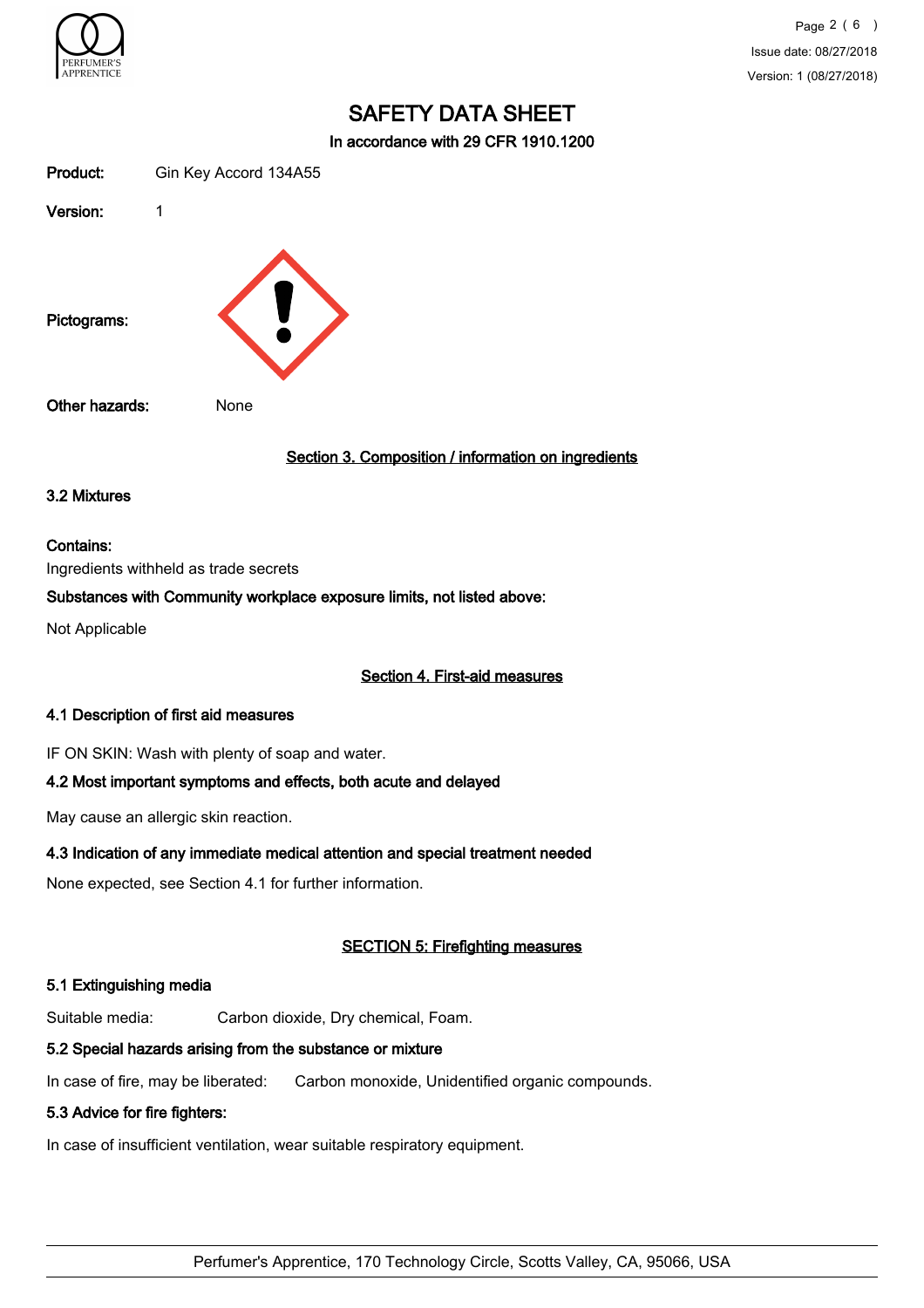

In accordance with 29 CFR 1910.1200

Product: Gin Key Accord 134A55

Version: 1

## Section 6. Accidental release measures

### 6.1 Personal precautions, protective equipment and emergency procedures:

Avoid inhalation. Avoid contact with skin and eyes. See protective measures under Section 7 and 8.

#### 6.2 Environmental precautions:

Keep away from drains, surface and ground water, and soil.

#### 6.3 Methods and material for containment and cleaning up:

Remove ignition sources. Provide adequate ventilation. Avoid excessive inhalation of vapours. Contain spillage immediately by use of sand or inert powder. Dispose of according to local regulations.

### 6.4 Reference to other sections:

Also refer to sections 8 and 13.

## Section 7. Handling and storage

#### 7.1 Precautions for safe handling:

Keep away from heat, sparks, open flames and hot surfaces. - No smoking. Use personal protective equipment as required. Use in accordance with good manufacturing and industrial hygiene practices. Use in areas with adequate ventilation Do not eat, drink or smoke when using this product.

## 7.2 Conditions for safe storage, including any incompatibilities:

Store in a well-ventilated place. Keep container tightly closed. Keep cool. Ground/bond container and receiving equipment. Use explosion-proof electrical, ventilating and lighting equipment. Use only non-sparking tools. Take precautionary measures against static discharge.

## 7.3 Specific end use(s):

Fragrances: Use in accordance with good manufacturing and industrial hygiene practices.

## Section 8. Exposure controls/personal protection

8.1 Control parameters

Workplace exposure limits: Not Applicable

## 8.2 Exposure Controls

## Eye / Skin Protection

Wear protective gloves/eye protection/face protection

## Respiratory Protection

Under normal conditions of use and where adequate ventilation is available to prevent build up of excessive vapour, this material should not require special engineering controls. However, in conditions of high or prolonged use, or high temperature or other conditions which increase exposure, the following engineering controls can be used to minimise exposure to personnel: a) Increase ventilation of the area with local exhaust ventilation. b) Personnel can use an approved, appropriately fitted respirator with organic vapour cartridge or canisters and particulate filters. c) Use closed systems for transferring and processing this material.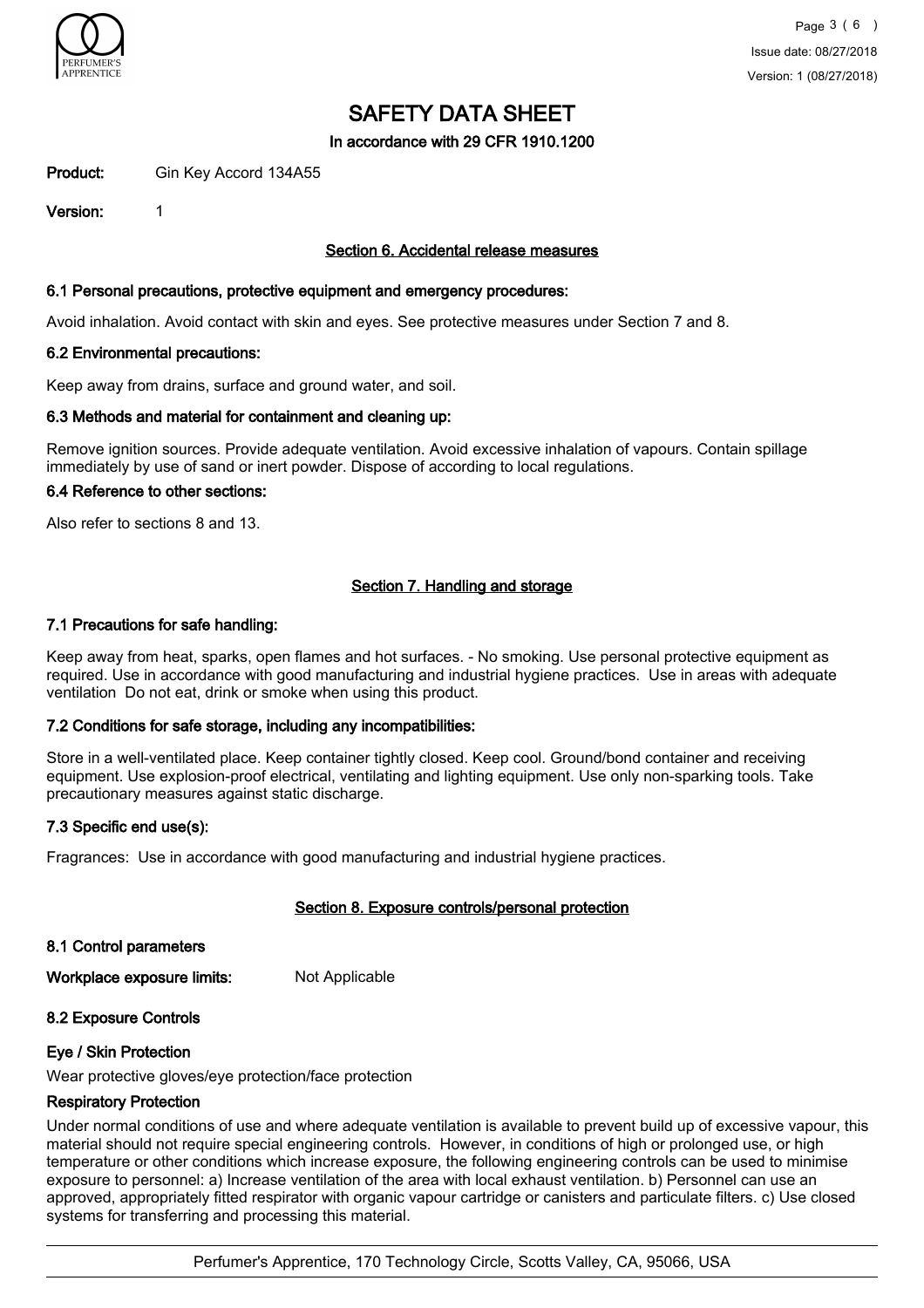

In accordance with 29 CFR 1910.1200

Product: Gin Key Accord 134A55

### Version: 1

Also refer to Sections 2 and 7.

## Section 9. Physical and chemical properties

## 9.1 Information on basic physical and chemical properties

| Appearance:                    | Not determined |
|--------------------------------|----------------|
| Odour:                         | Not determined |
| pH:                            | Not determined |
| Initial boiling point / range: | Not determined |
| Flash point:                   | $>93.33$ °C    |
| Vapour pressure:               | Not determined |
| Relative density:              | Not determined |
| Solubility(ies):               | Not determined |
| 9.2 Other information:         | None available |

## Section 10. Stability and reactivity

## 10.1 Reactivity:

Presents no significant reactivity hazard, by itself or in contact with water.

## 10.2 Chemical stability:

Good stability under normal storage conditions.

## 10.3 Possibility of hazardous reactions:

Not expected under normal conditions of use.

## 10.4 Conditions to avoid:

Avoid extreme heat.

## 10.5 Incompatible materials:

Avoid contact with strong acids, alkalis or oxidising agents.

## 10.6 Hazardous decomposition products:

Not expected.

## Section 11. Toxicological information

## 11.1 Information on toxicological effects

This mixture has not been tested as a whole for health effects. The health effects have been calculated using the methods outlined in 29 CFR 1910.1200.

May cause an allergic skin reaction.

## Assumed Toxicity Value (LD50 or ATE) for Acute Oral Toxicity: Not Applicable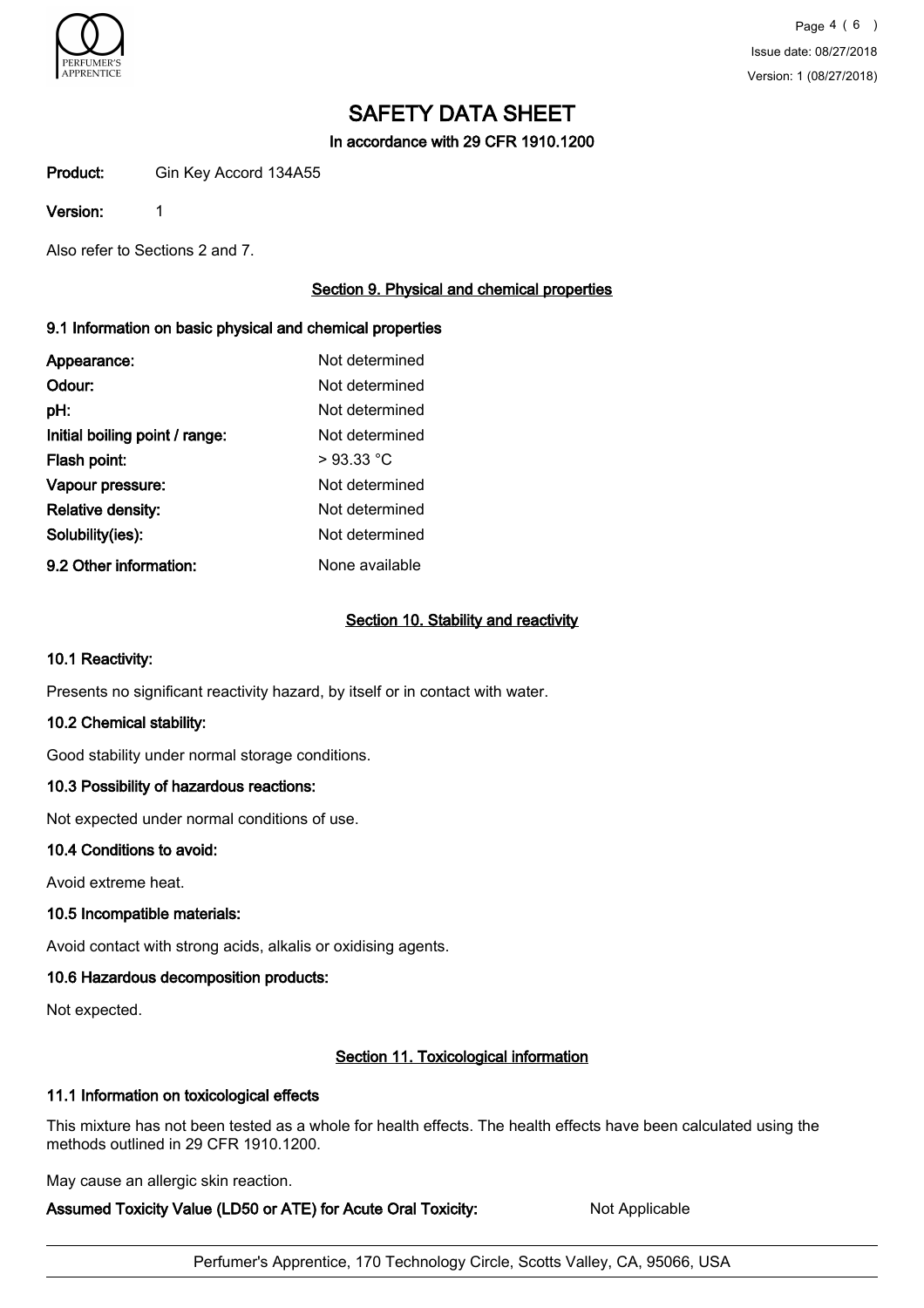

In accordance with 29 CFR 1910.1200

Product: Gin Key Accord 134A55

Version: 1

Assumed Toxicity Value (LD50 or ATE) for Acute Dermal Toxicity: Not Applicable Assumed Toxicity Value (LC50 or ATE) for Acute Inhalation Toxicity: Not Available Inhalation Route: Not Available

Information about hazardous ingredients in the mixture

Not Applicable

Refer to Sections 2 and 3 for additional information.

## Section 12. Ecological information

| 12.1 Toxicity:                      | Not available |
|-------------------------------------|---------------|
| 12.2 Persistence and degradability: | Not available |
| 12.3 Bioaccumulative potential:     | Not available |
| 12.4 Mobility in soil:              | Not available |

## 12.5 Results of PBT and vPvB assessment:

This substance does not meet the PBT/vPvB criteria of REACH, annex XIII.

12.6 Other adverse effects: Not available

## Section 13. Disposal considerations

## 13.1 Waste treatment methods:

Dispose of in accordance with local regulations. Avoid disposing into drainage systems and into the environment. Empty containers should be taken to an approved waste handling site for recycling or disposal.

## Section 14. Transport information

| 14.1 UN number:                    | Not classified                              |
|------------------------------------|---------------------------------------------|
| 14.2 UN Proper Shipping Name:      | Not classified                              |
| 14.3 Transport hazard class(es):   | Not classified                              |
| Sub Risk:                          | Not classified                              |
| 14.4. Packing Group:               | Not classified                              |
| <b>14.5 Environmental hazards:</b> | Not environmentally hazardous for transport |
| 14.6 Special precautions for user: | None additional                             |
|                                    |                                             |

14.7 Transport in bulk according to Annex II of MARPOL73/78 and the IBC Code:

Not classified

## Section 15. Regulatory information

## 15.1 Safety, health and environmental regulations/legislation specific for the substance or mixture

None additional